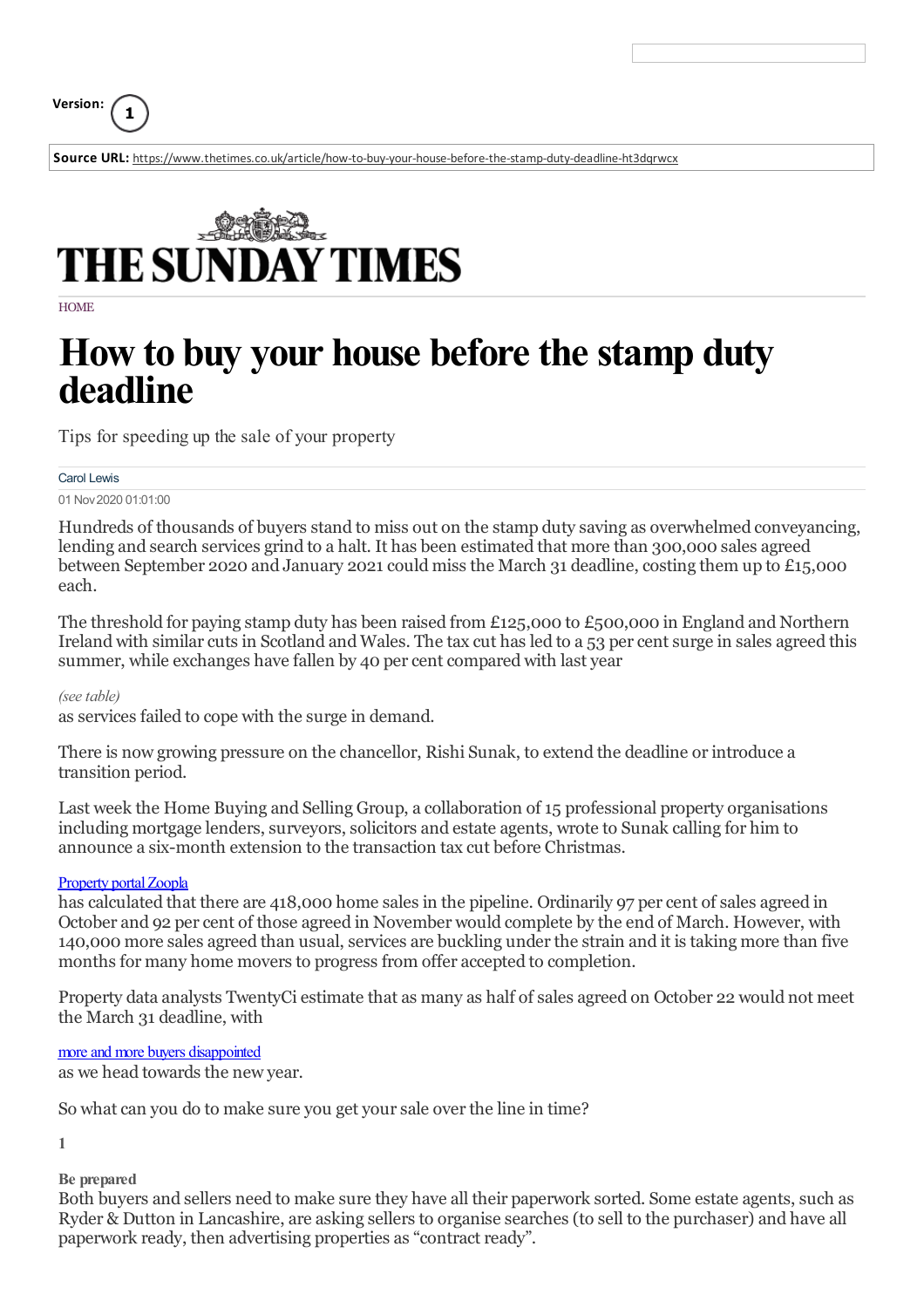Buyers should have mortgage offers and solicitors lined up too to save time. Digital log books, like those used in auction sales, are in their infancy, but these are a good place to have everything stored and ready.

# **2 Employ professionals**

With mortgage processing and valuations taking longer, it can help to have a mortgage broker on board who can advise on those lenders that are processing applications quickest, and use theirrelationships with lenders to chase on your behalf. Some conveyancing solicitors have closed to new business while they deal with the backlog, so make sure you recruit one with capacity. Paula Higgins, chief executive of the HomeOwners Alliance, says: "Appoint a conveyancing solicitor before you put in an offerso they can start IDand antimoney laundering checks, and be sure to choose one that operates digitally rather than posts paper everywhere."

### **3 Consider bridging finance**

Ashley Thomas, director at Magni Finance, a broker, says: "As we get nearer the deadline, we might see more people applying for bridging loans, which can be processed in a matter of days." However, he warns: "They do charge a premium — so are best used for only a short time while waiting for a house sale or a mortgage to come through."

## **4 Opt for an auction**

You can sell a house by auction in as little as six to eight weeks and buy one in four to seven weeks. If selling, you need to get all your paperwork done, including searches, and put it in a legal pack online (a type of digital log book) on the auction site. Houses are marketed for three weeks before the auction and, if bought, contracts are exchanged on the day. Completion usually takes about four weeks longer. Buyers have the three weeks of marketing to view, survey and line up finance.

"We sell about 75-80 per cent on the day with a further 10 per cent selling afterwards. The reserve price is usually 10-15 per cent less than the market price, but often places go for more or less the price they would on the open market. The sweet spot at the moment is two to three-bedroom houses with outside space and offstreet parking forless than £500,000," explains Richard Adamson, an auctioneer at Allsop.

**5**

### **Stamp duty clauses**

"It would be wise for buyers with contracts that have a completion date near March 31 to add a clause in their contract to provide that where completion goes beyond the deadline due to the fault of the seller [death, illness, lost paperwork etc], that the buyer can either withdraw from the transaction or that the purchase price is reduced accordingly. This will however require the agreement of the seller. In previous years where stamp duty changed there were circumstances where sellers and buyers agreed to pay equally the increase in stamp duty,"says Lucy Barber, head of the residential property department at Forsters, a law firm.

#### **6 Insure against problems**

Home buyer protection insurance (about  $E_{50}$ ) will cover you for the cost of your legal, survey and mortgage lending fees should your purchase fall through, although not if you simply change your mind about buying. There are several providers, including the HomeOwners Alliance. You can also buy "no search indemnity insurance" to cover you if one or more searches do not come through before you need to exchange (from  $£45$ ). Check that your lender will give you the loan without searches first though.

And if you realise you are not going to complete in time to get yourstamp duty saving and you cannot afford to continue, you can pull out at any time before exchange, although you will lose money on any fees paid. If you pull out after you have exchanged you will have broken the legal contract and will lose your 10 per cent deposit.

#### Related Images